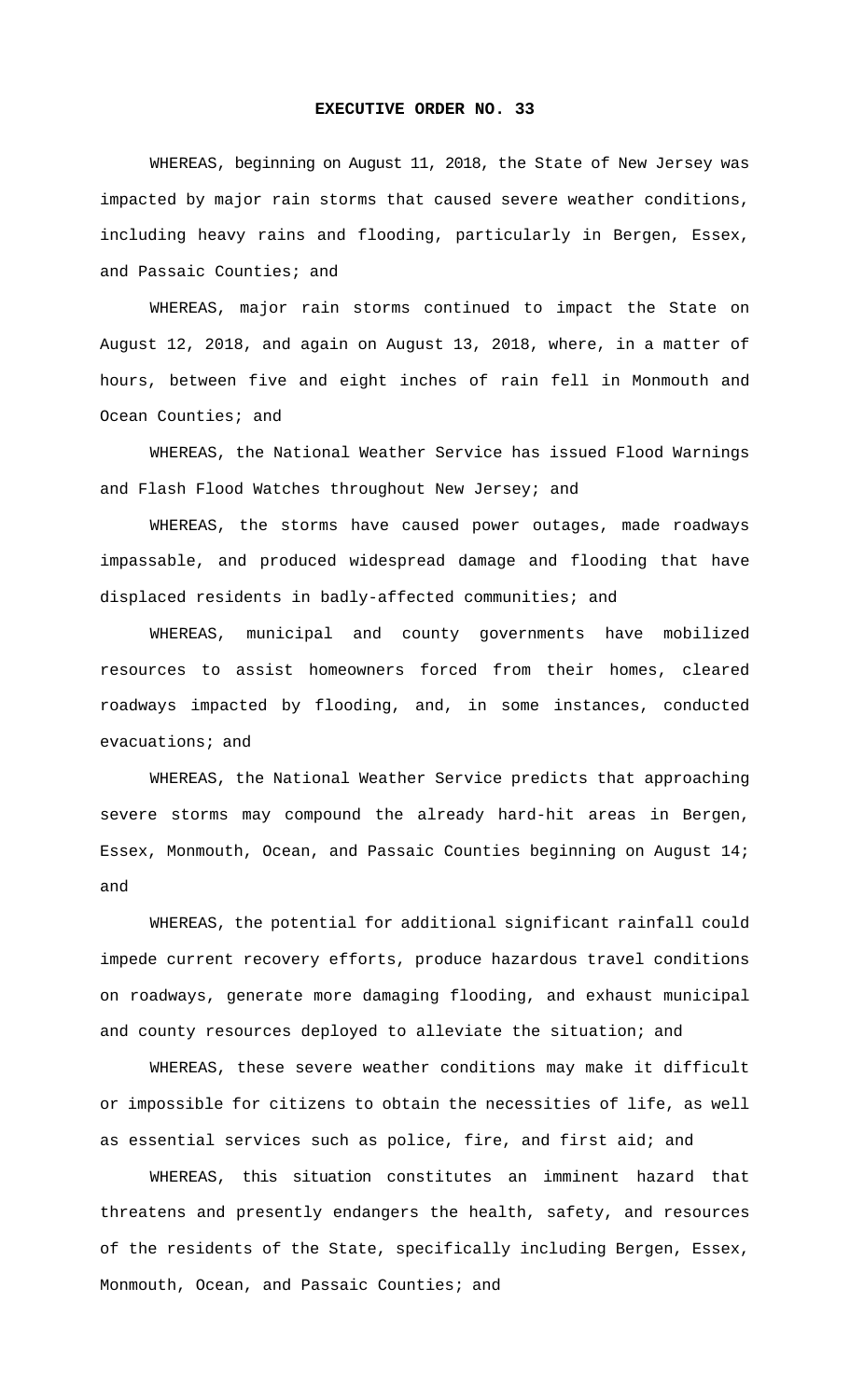WHEREAS, this situation may become too large in scope to be handled in its entirety by the normal county and municipal operating services, including in Bergen, Essex, Monmouth, Ocean, and Passaic Counties, and this situation may spread to other parts of the State; and

WHEREAS, the Constitution and statutes of the State of New Jersey, particularly the provisions of N.J.S.A. App.A: 9-33 et seq., N.J.S.A. 38A:3-6.1, and N.J.S.A. 38A:2-4 and all amendments and supplements thereto, confer upon the Governor of the State of New Jersey certain emergency powers;

NOW, THEREFORE, I, PHILIP D. MURPHY, Governor of the State of New Jersey, in order to protect the health, safety, and welfare of the people of the State of New Jersey DO DECLARE and PROCLAIM that a State of Emergency exists in Bergen, Essex, Monmouth, Ocean, and Passaic Counties, effective at 10:00 a.m., Eastern Standard Time, on August 14, 2018; and I hereby ORDER and DIRECT the following:

1. I authorize and empower the State Director of Emergency Management, who is the Superintendent of State Police, to implement the State Emergency Operations Plan and to direct the activation of county and municipal emergency operations plan as necessary, and to coordinate the recovery effort from this emergency with all governmental agencies, volunteer organizations, and the private sector.

2. I authorize and empower, in accordance with N.J.S.A. App. A:9- 33, et seq., as supplemented and amended, the State Director of Emergency Management, who is the Superintendent of State Police, through the police agencies under his control, to determine and control the direction of the flow of vehicular traffic on any State or interstate highway, municipal or county road, and any access road, including the right to detour, reroute, or divert any or all traffic and to prevent ingress or egress from any area that, in the State

2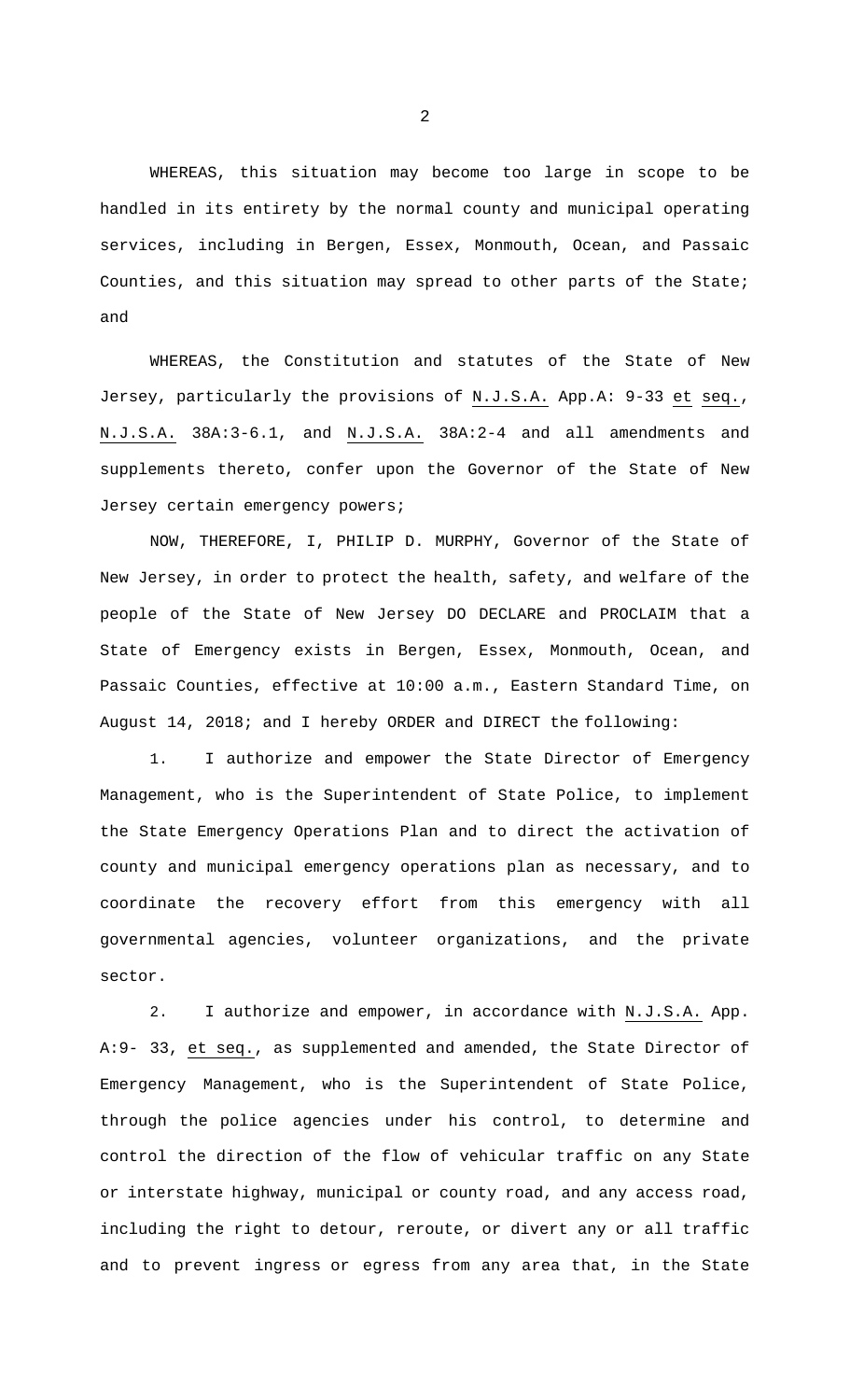Director's discretion, is deemed necessary for the protection of the health, safety, and welfare of the public, and to remove parked or abandoned vehicles from such roadways as conditions warrant.

3. I authorize and empower the Attorney General, pursuant to the provisions of N.J.S.A. 39:4-213, acting through the Superintendent of State Police, to determine and control the direction of the flow of vehicular traffic on any State or interstate highway, municipal or county road, and any access road, including the right to detour, reroute, or divert any or all traffic, to prevent ingress or egress, and to determine the type of vehicle or vehicles to be operated on such roadways. I further authorize all law enforcement officers to enforce any such order of the Attorney General or Superintendent of State Police within their respective municipalities.

4. I authorize and empower the State Director of Emergency Management to order the evacuation of all persons, except for those emergency and governmental personnel whose presence the State Director deems necessary, from any area where their continued presence would present a danger to their health, safety, or welfare because of the conditions created by this emergency.

5. I authorize and empower the State Director of Emergency Management to utilize all facilities owned, rented, operated, and maintained by the State of New Jersey to house and shelter persons who may need to be evacuated from a residence, dwelling, building, structure, or vehicle during the course of this emergency.

6. I authorize and empower the executive head of any agency or instrumentality of the State government with authority to promulgate rules to waive, suspend, or modify any existing rule, where the enforcement of which would be detrimental to the public welfare during this emergency, notwithstanding the provisions of the Administrative Procedure Act or any law to the contrary for the duration of this Executive Order, subject to my prior approval and in consultation with the State Director of Emergency Management. Any

3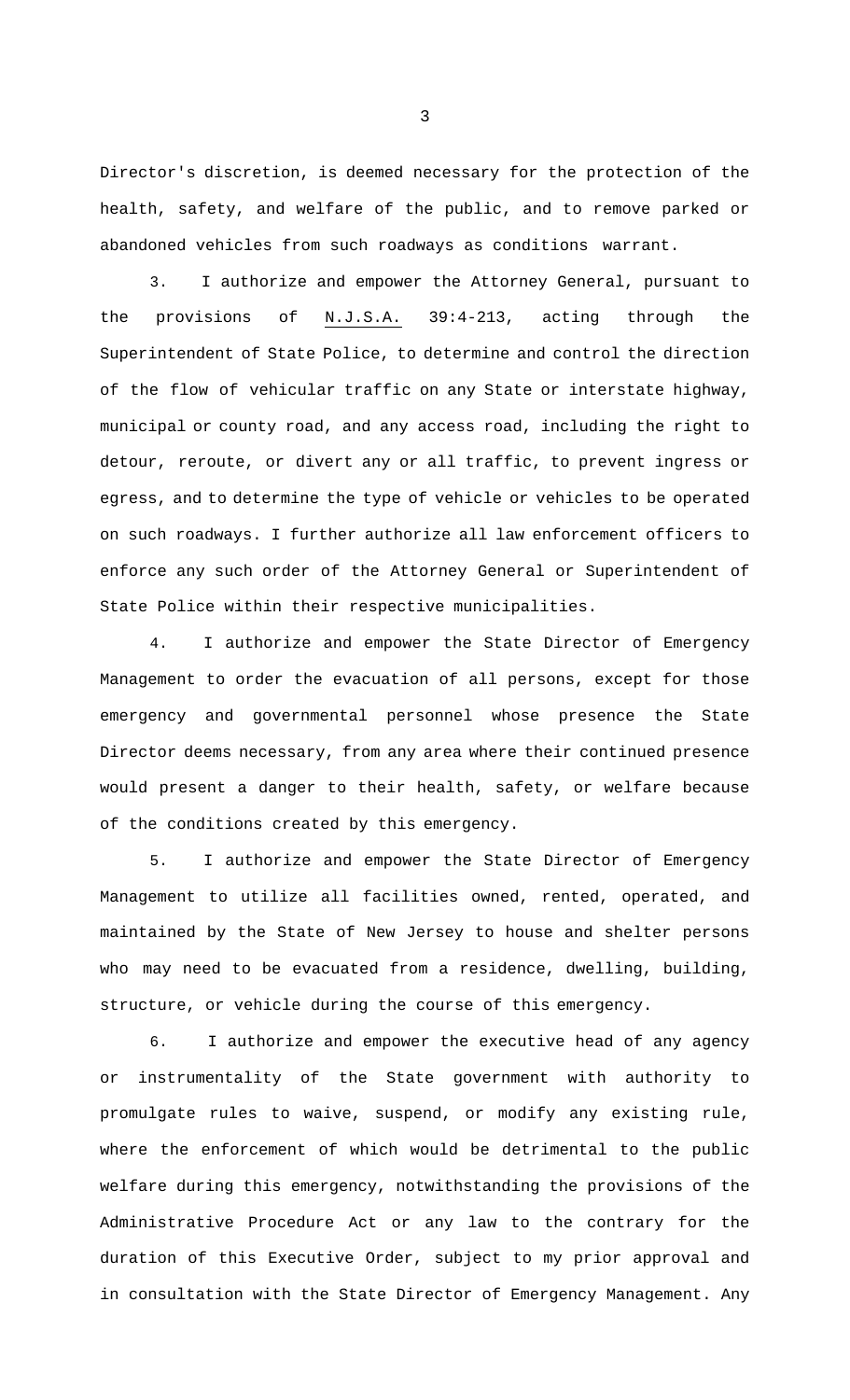such waiver, modification, or suspension shall be promulgated in accordance with N.J.S.A. App.A:9-45.

7. I authorize and empower the Adjutant General, in accordance with N.J.S.A. 38A:2-4 and N.J.S.A. 38A:3-6.1, to order to active duty such members of the New Jersey National Guard who, in the Adjutant General's judgment, are necessary to provide aid to those localities where there is a threat or danger to the public health, safety, and welfare and to authorize the employment of any supporting vehicles, equipment, communications, or supplies as may be necessary to support the members so ordered.

8. In accordance with N.J.S.A. App.A:9-34 and N.J.S.A. App.A:9- 51, I reserve the right to utilize and employ all available resources of the State government and of each and every political subdivision of the State, whether of persons, properties, or instrumentalities, and to commandeer and utilize any personal services and any privately-owned property necessary to protect against this emergency.

9. In accordance with N.J.S.A. App. A:9-40, no municipality, county, or any other agency or political subdivision of this State shall enact or enforce any order, rule, regulation, ordinance, or resolution which will or might in any way conflict with any of the provisions of this Order, or which will in any way interfere with or impede the achievement of the purposes of this Order.

10. It shall be the duty of every person or entity in this State or doing business in this State and of the members of the governing body and every official, employee, or agent of every political subdivision in this State and of each member of all other governmental bodies, agencies, and authorities in this State of any nature whatsoever, to cooperate fully with the State Director of Emergency Management in all matters concerning this State of Emergency.

4